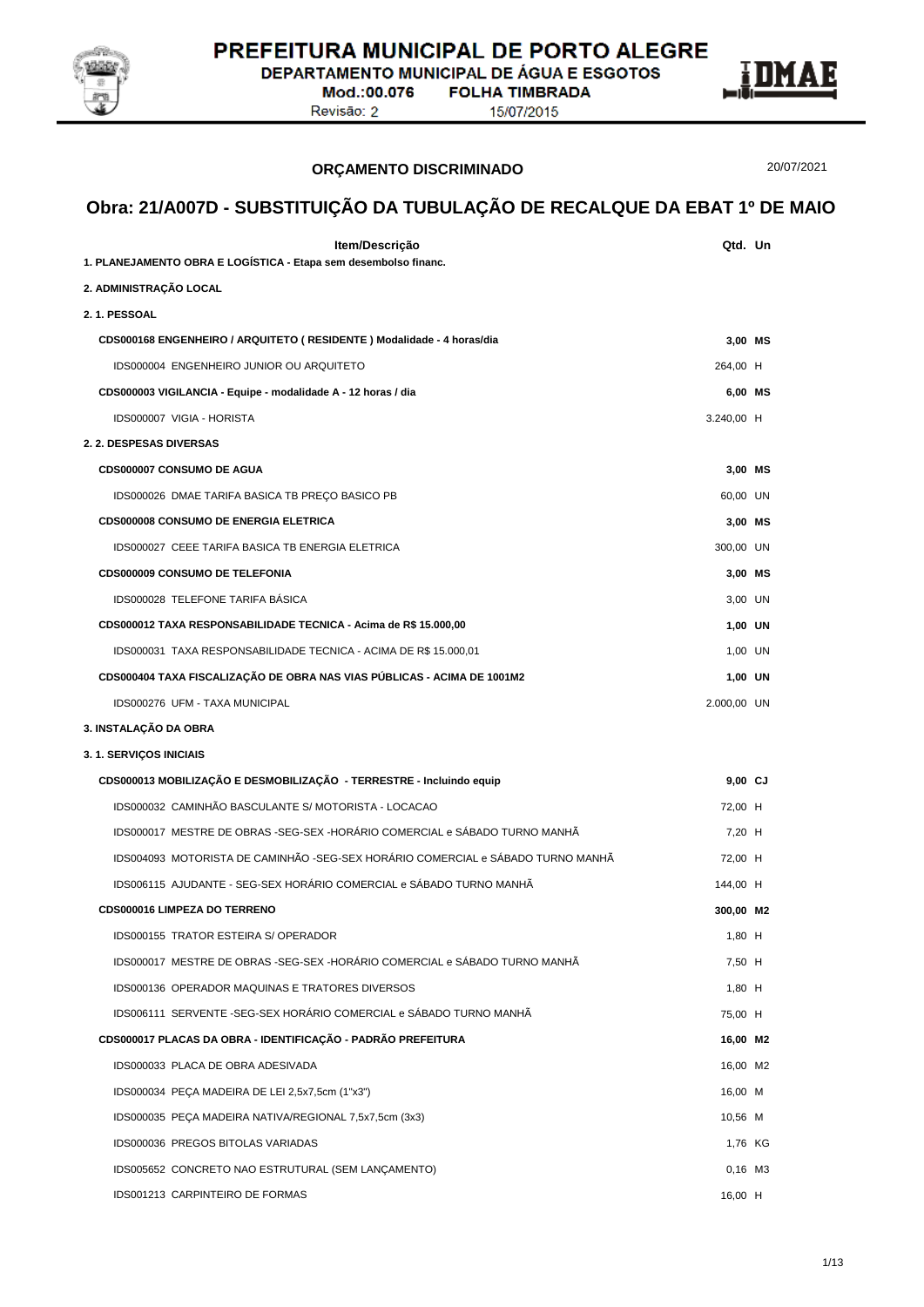

DEPARTAMENTO MUNICIPAL DE ÁGUA E ESGOTOS

Mod.:00.076 Revisão: 2

**FOLHA TIMBRADA** 15/07/2015



**ORÇAMENTO DISCRIMINADO**

20/07/2021

| Item/Descrição<br>IDS006111 SERVENTE - SEG-SEX HORÁRIO COMERCIAL e SÁBADO TURNO MANHÃ                           | Qtd. Un<br>32,00 H  |  |
|-----------------------------------------------------------------------------------------------------------------|---------------------|--|
| CDS000245 EQUIPE DE TOPOGRAFIA - REDES ÁGUA                                                                     | 858,00 M            |  |
| IDS000037 EQUIPAMENTO DE COMPUTADOR                                                                             | 15,02 H             |  |
| IDS000038 ESTAÇÃO TOTAL - TOPOGRAFIA - LOCAÇÃO                                                                  | 0,27 MS             |  |
| IDS000144 NIVEL OTICO C/ PRECISÃO                                                                               | 60,06 H             |  |
| IDS000244 AUXILIAR DE TOPOGRAFIA                                                                                | 120,12 H            |  |
| IDS002355 DESENHISTA                                                                                            | 15,02 H             |  |
| IDS007592 TOPOGRAFO                                                                                             | 60,06 H             |  |
| CDS001026 SINALIZAÇÃO DIURNA E NOTURNA E PROTEÇÃO COM TELA                                                      | 858,00 M            |  |
| IDS000039 CONE DE PVC PARA SINALIZAÇÃO                                                                          | 5,15 UN             |  |
| IDS000040 SINALIZAÇÃO - TIPO PISCA-PISCA                                                                        | 17,16 UN            |  |
| IDS000355 BALIZADOR PALITO COM BASE                                                                             | 17,16 UN            |  |
| IDS000478 CAVALETE DE MADEIRA PARA SINALIZAÇÃO                                                                  | 214,50 UN           |  |
| S00001357 !EM PROCESSO DE DESATIVACAO! CHAPA DE MADEIRA COMPENSADA RESINADA PAFO                                | $0,14$ UN           |  |
| S00004006 MADEIRA SERRADA EM PINUS, MISTA OU EQUIVALENTE DA REGIAO - BRUTA                                      | $0,04$ M3           |  |
| S00004491 PONTALETE *7,5 X 7,5 * CM EM PINUS, MISTA OU EQUIVALENTE DA REGIAO -                                  | 19,30 M             |  |
| S00005076 GRAMPO DE ACO POLIDO 1 " X 9                                                                          | 1,46 KG             |  |
| S00037524 TELA PLASTICA LARANJA, TIPO TAPUME PARA SINALIZACAO, MALHA RETANGUL1.2                                | 28,60 M             |  |
| IDS001213 CARPINTEIRO DE FORMAS                                                                                 | 15,74 H             |  |
| IDS006111 SERVENTE - SEG-SEX HORÁRIO COMERCIAL e SÁBADO TURNO MANHÃ                                             | 14,33 H             |  |
| SINALIZAÇÃO E PROTEÇÃO - DIURNA - BANDEIROLAS DE TRÂNSITO                                                       | 21,00 D             |  |
| 300245 SINALIZAÇÃO - CARRO SETA - LOCAÇÃO                                                                       | 3,00 MS             |  |
| <b>3. 2. CANTEIRO DE OBRAS</b>                                                                                  |                     |  |
| CDS000024 CONTAINER/ESCRIT C/ SANIT- PROT. TERM. E ACUST- LOCAÇÃO                                               | 3,00 MS             |  |
| IDS000078 CONTAINER ESCR. C/ SANITARIO APROX. 13M <sup>2</sup>                                                  | 3,00 MS             |  |
| CDS000025 CONTAINER/SANIT- 2 WC/1 LAV./1 MIC./4 CHUV- LOCAÇÃO                                                   | 3,00 MS             |  |
| IDS000080 CONTAINER VESTIARIO/SANITARIO 4CH, 3 VASOS SANITARIOS                                                 | 3,00 MS             |  |
| CDS000026 CONTAINER - GALPÃO - LOCAÇÃO                                                                          | 3,00 MS             |  |
| IDS000079 CONTAINER S/ REVEST- GALPAO APROX. 13M2                                                               | 3,00 MS             |  |
| <b>CDS001033 CONTAINER - REFEITÓRIO</b>                                                                         | 3,00 MS             |  |
| S00010776 LOCACAO DE CONTAINER 2,30 X 6,00 M, ALT. 2,50 M, PARA ESCRITORIO, INT                                 | 3,00 ME             |  |
| IDS000221 BANHEIRO QUIMICO - MODULO - LOC MENSAL                                                                | 3,00 MS             |  |
| <b>CDS000027 ENTRADA PROVISORIA DE AGUA</b>                                                                     | 1,00 UN             |  |
| IDS000047 AREIA MEDIA                                                                                           | 0,13 M3             |  |
| IDS000082 BASALTO IRREGULAR                                                                                     | 1,00 M2             |  |
| IDS000114 CIMENTO PORTLAND COMPOSTO CP II-32<br>IDS000154 RETROESCAVADEIRA S/ RODAS C/ CARREGADEIRA S/ OPERADOR | 2,00 KG<br>$0,10$ H |  |
|                                                                                                                 |                     |  |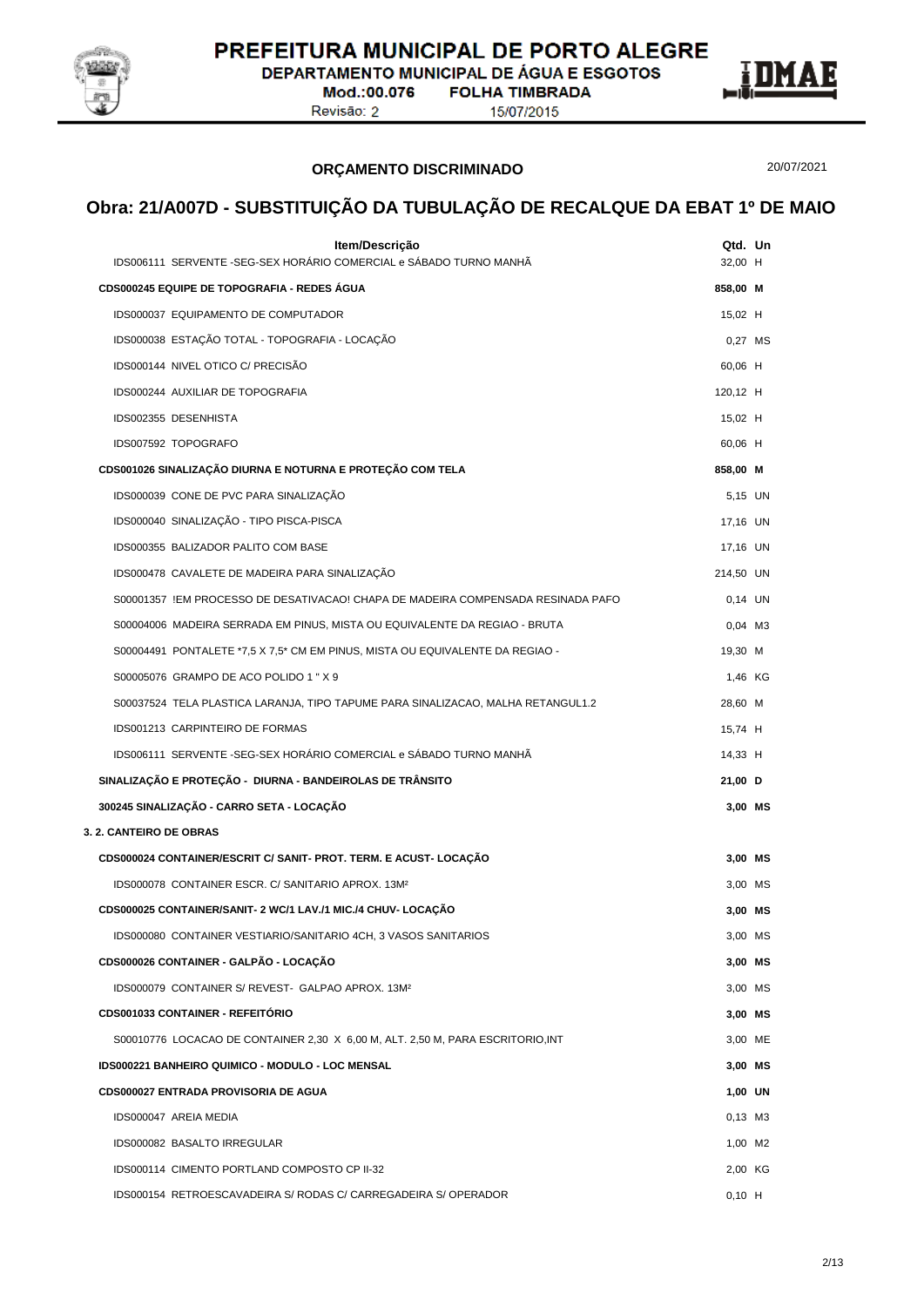

DEPARTAMENTO MUNICIPAL DE ÁGUA E ESGOTOS

Mod.:00.076 Revisão: 2

**FOLHA TIMBRADA** 15/07/2015



#### **ORÇAMENTO DISCRIMINADO**

20/07/2021

# **Obra: 21/A007D - SUBSTITUIÇÃO DA TUBULAÇÃO DE RECALQUE DA EBAT 1º DE MAIO**

| Item/Descrição                                                                     | Qtd. Un   |  |
|------------------------------------------------------------------------------------|-----------|--|
| IDS000157 TE DE SERVIÇO PEAD 63x20                                                 | 1,00 UN   |  |
| IDS000166 TUBO PEAD PB DE 20mm PE 80 SDR 9 AGUA                                    | 5,00 M    |  |
| IDS000172 PLACA VIBRATORIA COMPACTADOR C/ MOTOR DIESEL S/ OPERADOR                 | $0,22$ H  |  |
| IDS000176 SAIBRO PARA ARGAMASSA                                                    | 1,92 M3   |  |
| IDS004234 OPERADOR RETROESCAVADEIRA                                                | $0,10$ H  |  |
| IDS004257 OPERADOR MARTELETE COMPACTADOR -SEG-SEX HOR.COMERCIAL e SÁBADO T MANHÃ   | $0,22$ H  |  |
| IDS004750 PEDREIRO - SEG-SEX HORÁRIO COMERCIAL e SÁBADO TURNO MANHÃ                | $1,60$ H  |  |
| IDS006111 SERVENTE -SEG-SEX HORÁRIO COMERCIAL e SÁBADO TURNO MANHÃ                 | 7,60 H    |  |
| IDS006160 SOLDADOR                                                                 | $0,80$ H  |  |
| <b>CDS000028 ENTRADA PROVISORIA DE ENERGIA ELETRICA</b>                            | 1,00 UN   |  |
| S00000406 FITA ACO INOX PARA CINTAR POSTE, $L = 19$ MM, $E = 0.5$ MM (ROLO DE 30M) | $0,13$ UN |  |
| S00000420 CINTA CIRCULAR EM ACO GALVANIZADO DE 150 MM DE DIAMETRO PARA FIXACAOME   | 2,00 UN   |  |
| S00000857 CABO DE COBRE NU 16 MM2 MEIO-DURO                                        | $3,00$ M  |  |
| S00000937 FIO DE COBRE, SOLIDO, CLASSE 1, ISOLACAO EM PVC/A, ANTICHAMA BWF-B,SEC   | 27,00 M   |  |
| S00001062 CAIXA INTERNA/EXTERNA DE MEDICAO PARA 1 MEDIDOR TRIFASICO, COM VISORDE   | 1.00 UN   |  |
| S00001096_ARMACAO VERTICAL COM HASTE E CONTRA-PINO, EM CHAPA DE ACO GALVANIZADOC   | 2,00 UN   |  |
| S00001539 CONECTOR METALICO TIPO PARAFUSO FENDIDO (SPLIT BOLT), PARA CABOS ATE     | 8,00 UN   |  |
| S00001892 LUVA EM PVC RIGIDO ROSCAVEL, DE 1", PARA ELETRODUTO                      | 4,00 UN   |  |
| S00002392 DISJUNTOR TIPO NEMA, TRIPOLAR 10 ATE 50A, TENSAO MAXIMA DE 415 V         | 1,00 UN   |  |
| S00002685 ELETRODUTO DE PVC RIGIDO ROSCAVEL DE 1 ", SEM LUVA                       | 8,00 M    |  |
| S00002736 !EM PROCESSO DE DESATIVACAO! PONTALETE ROLIÇO SEM TRATAMENTO, D = 20=    | 8,00 M    |  |
| S00003379 !EM PROCESSO DE DESATIVACAO! HASTE DE ATERRAMENTO EM ACO COM 3,00 MCOM   | 1,00 UN   |  |
| S00004346 PARAFUSO DE FERRO POLIDO, SEXTAVADO, COM ROSCA PARCIAL, DIAMETRO 5/8CO   | 2,00 UN   |  |
| S00011267 ARRUELA LISA, REDONDA, DE LATAO POLIDO, DIAMETRO NOMINAL 5/8", DIAMET=   | 2,00 UN   |  |
| S00012034 CURVA 180 GRAUS, DE PVC RIGIDO ROSCAVEL, DE 3/4", PARA ELETRODUTO        | 2,00 UN   |  |
| S00039176 BUCHA EM ALUMINIO, COM ROSCA, DE 1", PARA ELETRODUTO                     | 2,00 UN   |  |
| IDS002436 ELETRICISTA OU OFICIAL ELETRICISTA                                       | 8,00 H    |  |
| IDS006111 SERVENTE -SEG-SEX HORÁRIO COMERCIAL e SÁBADO TURNO MANHÃ                 | 8.00 H    |  |
| CDS000029 TANQUE SEPTICO P/ 10 PESSOAS - INCLUI COLOCAÇÃO                          | 1,00 UN   |  |
| IDS000047 AREIA MEDIA                                                              | 0,01 M3   |  |
| IDS000091 FOSSA SEPTICA 10 PESSOAS RESID. P.DMAE                                   | 1,00 UN   |  |
| IDS000114 CIMENTO PORTLAND COMPOSTO CP II-32                                       | 3,50 KG   |  |
| <b>IDS002698 INSTALADOR HIDRAULICO</b>                                             | 4,00 H    |  |
| IDS004750 PEDREIRO - SEG-SEX HORÁRIO COMERCIAL e SÁBADO TURNO MANHÃ                | $1,00$ H  |  |
| IDS006130 AJUDANTE DE INSTALADOR HIDRAULICO                                        | 4,00 H    |  |
|                                                                                    |           |  |

#### **4. REDE ADUTORA**

**4. 1. ESCAVAÇÃO - REDE ADUTORA**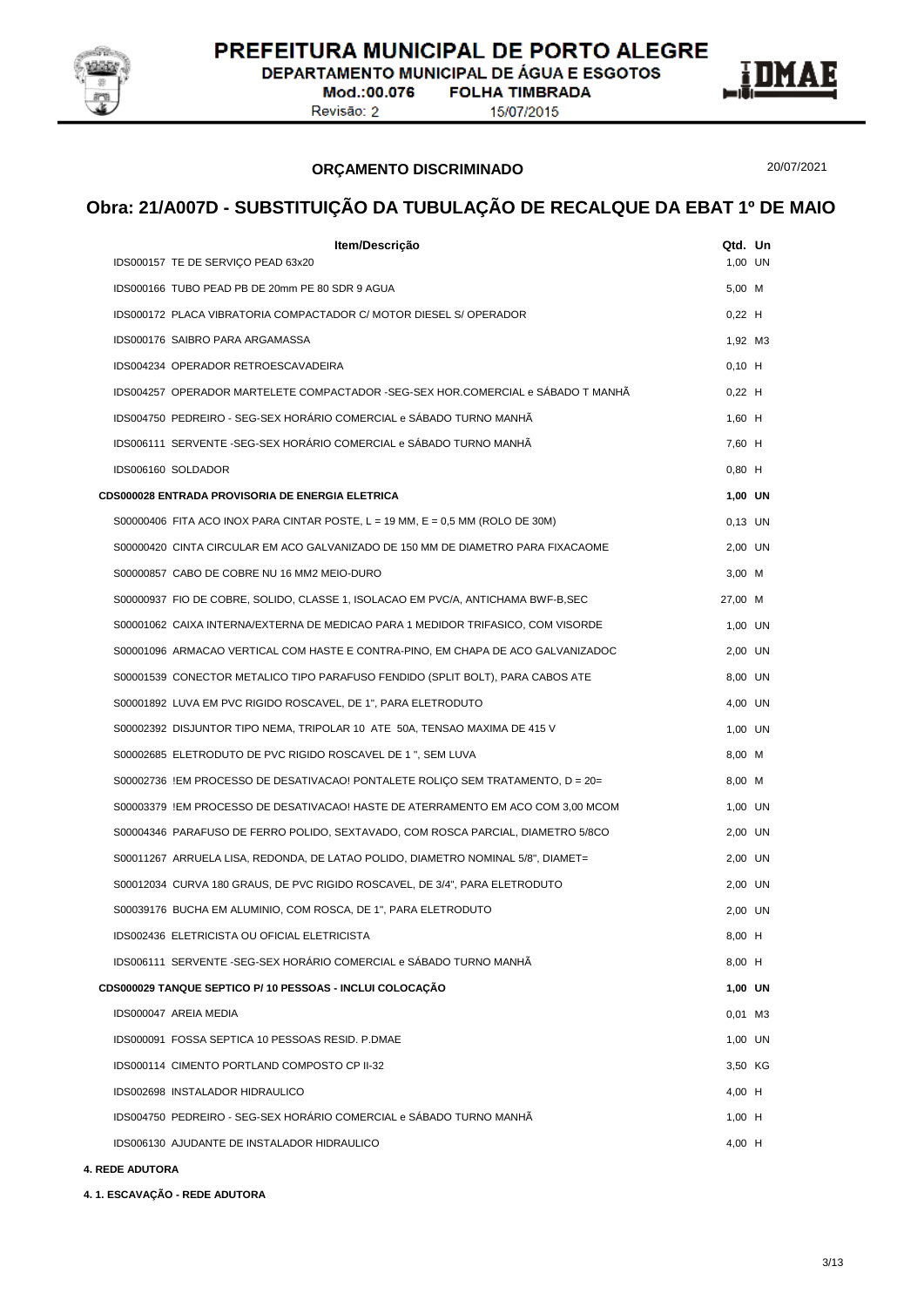

**DEPARTAMENTO MUNICIPAL DE ÁGUA E ESGOTOS FOLHA TIMBRADA** 

Mod.:00.076 Revisão: 2

15/07/2015



#### **ORÇAMENTO DISCRIMINADO**

20/07/2021

| Item/Descrição<br>CDS000031 ESCAVAÇÃO MANUAL EM TERRA ATE 2,0 M                      | Qtd. Un<br>258,00 M3  |  |
|--------------------------------------------------------------------------------------|-----------------------|--|
| IDS000017 MESTRE DE OBRAS -SEG-SEX -HORÁRIO COMERCIAL e SÁBADO TURNO MANHÃ           | 51,60 H               |  |
| IDS006111 SERVENTE -SEG-SEX HORÁRIO COMERCIAL e SÁBADO TURNO MANHÃ                   | 516,00 H              |  |
| CDS000032 ESCAVAÇÃO MECANICA EM TERRA ATE 2,0 M                                      | 258,00 M3             |  |
| IDS000154 RETROESCAVADEIRA S/ RODAS C/ CARREGADEIRA S/ OPERADOR                      | 16,13 H               |  |
| IDS000017 MESTRE DE OBRAS -SEG-SEX -HORÁRIO COMERCIAL e SÁBADO TURNO MANHÃ           | $3.23$ H              |  |
| IDS000426 OPERADOR RETROESCAVADEIRA -SEG-SEX HOR. COMERCIAL e SÁBADO TURNO MANHÃ     | 16,13 H               |  |
| IDS006111 SERVENTE -SEG-SEX HORÁRIO COMERCIAL e SÁBADO TURNO MANHÃ                   | 32,25 H               |  |
| CDS000036 ESCAVAÇÃO LEITO EM ROCHA C/ ARGAMASSA EXPANSIVA P/ ESG                     | 154,44 M3             |  |
| IDS000148 COMPRESSOR DE AR DIESEL REBOCAVEL 210PCM                                   | 308,88 H              |  |
| IDS000154 RETROESCAVADEIRA S/ RODAS C/ CARREGADEIRA S/ OPERADOR                      | 18,53 H               |  |
| IDS000292 PERFURATRIZ DIAMANTADA TIPO HILTI                                          | 308,88 H              |  |
| IDS000306 ARGAMASSA EXPANSIVA                                                        | 3.088,80 KG           |  |
| IDS000307 BROCA INTEGRAL S/12 - 0,80M                                                | $0,15$ UN             |  |
| IDS000308 BROCA INTEGRAL S/12 - 1,60M                                                | $0.15$ UN             |  |
| IDS000309 BROCA INTEGRAL S/12 - 2,40M                                                | $0.15$ UN             |  |
| IDS000017 MESTRE DE OBRAS -SEG-SEX -HORÁRIO COMERCIAL e SÁBADO TURNO MANHÃ           | 77,22 H               |  |
| IDS000647 BLASTER                                                                    | 77,22 H               |  |
| IDS004234 OPERADOR RETROESCAVADEIRA                                                  | 18,53 H               |  |
| IDS006111 SERVENTE - SEG-SEX HORÁRIO COMERCIAL e SÁBADO TURNO MANHÃ                  | 617,76 H              |  |
| 4. 2. REMOÇÃO DO MATERIAL ESCAVADO - REDE ADUTORA                                    |                       |  |
| CDS000901 REMOÇÃO DE MAT ESCAVADO-CARGA, TRANSP.ATÉ 10 KM, DESCARGA EM BOTA FORA     | 674,39 M <sup>3</sup> |  |
| IDS000032 CAMINHÃO BASCULANTE S/ MOTORISTA - LOCACAO                                 | 32,44 H               |  |
| IDS000149 PA CARREGADEIRA SOBRE RODAS C/ OPERADOR                                    | 7,01 H                |  |
| IDS004093 MOTORISTA DE CAMINHÃO -SEG-SEX HORÁRIO COMERCIAL e SÁBADO TURNO MANHÃ      | 32,44 H               |  |
| <b>CDS000902 TRANSPORTE MATERIAL ESCAVADO - KM EXCEDENTE (M3*KM)</b>                 | 2.765,00 MK           |  |
| IDS000032 CAMINHAO BASCULANTE S/ MOTORISTA - LOCACAO                                 | 37,33 H               |  |
| IDS004093 MOTORISTA DE CAMINHÃO -SEG-SEX HORÁRIO COMERCIAL e SÁBADO TURNO MANHÃ      | 37,33 H               |  |
| IDS000451 TAXA DE DEPOSIÇÃO (DESCARTE) DE MATERIAL ESCAVADO                          | 674,39 M3             |  |
| 4.3. REATERRO DA REDE ADUTORA                                                        |                       |  |
| CDS000039 REATERRO C/ AREIA - SEG/SEX HOR.COMERCIAL e SÁB T. MANHÃ INCLUI TRANSPORTE | 98,26 M3              |  |
| IDS000032 CAMINHÃO BASCULANTE S/ MOTORISTA - LOCACAO                                 | 7,52 H                |  |
| IDS000049 AREIA REGULAR - Inclui transporte                                          | 113,00 M3             |  |
| IDS000154 RETROESCAVADEIRA S/ RODAS C/ CARREGADEIRA S/ OPERADOR                      | 4,67 H                |  |
| IDS000172 PLACA VIBRATORIA COMPACTADOR C/ MOTOR DIESEL S/ OPERADOR                   | 39,30 H               |  |
| IDS000017 MESTRE DE OBRAS -SEG-SEX -HORÁRIO COMERCIAL e SÁBADO TURNO MANHÃ           | 8,72 H                |  |
| IDS000426 OPERADOR RETROESCAVADEIRA -SEG-SEX HOR. COMERCIAL e SÁBADO TURNO MANHÃ     | 4,67 H                |  |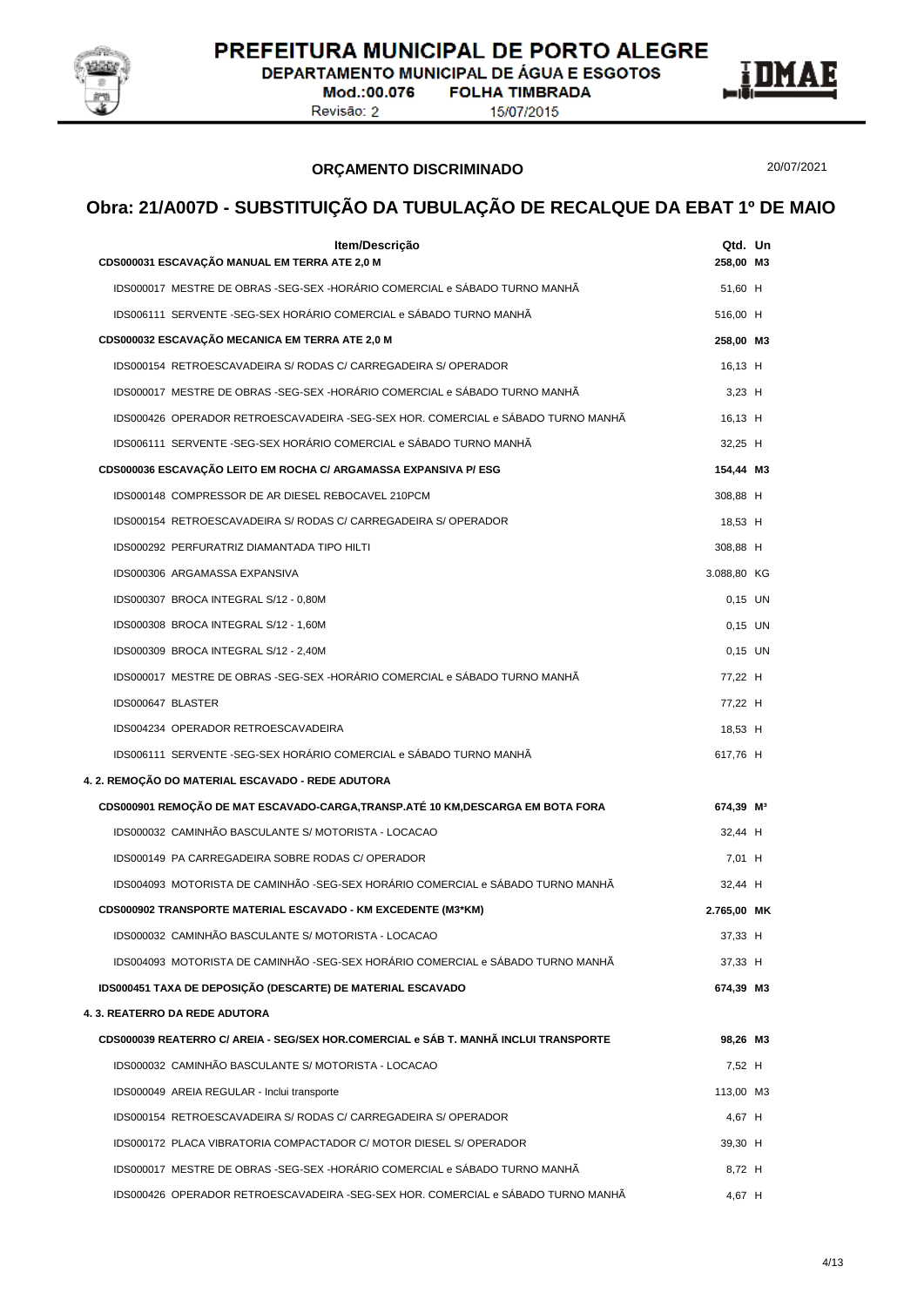

DEPARTAMENTO MUNICIPAL DE ÁGUA E ESGOTOS

Mod.:00.076 Revisão: 2

**FOLHA TIMBRADA** 15/07/2015



#### **ORÇAMENTO DISCRIMINADO**

20/07/2021

|                                                  | Item/Descrição<br>IDS004093 MOTORISTA DE CAMINHÃO -SEG-SEX HORÁRIO COMERCIAL e SÁBADO TURNO MANHÃ                                          | Qtd. Un<br>7,52 H |  |
|--------------------------------------------------|--------------------------------------------------------------------------------------------------------------------------------------------|-------------------|--|
|                                                  | IDS004257 OPERADOR MARTELETE COMPACTADOR -SEG-SEX HOR.COMERCIAL e SÁBADO T MANHÃ                                                           | 39,30 H           |  |
|                                                  | IDS006111 SERVENTE -SEG-SEX HORÁRIO COMERCIAL e SÁBADO TURNO MANHÃ                                                                         | 87,23 H           |  |
|                                                  | CDS000040 REATERRO C/ SAIBRO - SEG/SEX HORÁRIO COMERCIAL e SÁB T.MANHÃ INCLUI                                                              | 150,40 M3         |  |
| <b>TRANSPORTE</b><br>IDS000087 SAIBRO POSTO OBRA |                                                                                                                                            | 172,96 M3         |  |
|                                                  | IDS000154 RETROESCAVADEIRA S/ RODAS C/ CARREGADEIRA S/ OPERADOR                                                                            | 4,89 H            |  |
|                                                  | IDS000172 PLACA VIBRATORIA COMPACTADOR C/ MOTOR DIESEL S/ OPERADOR                                                                         | 60,16 H           |  |
|                                                  | IDS000017 MESTRE DE OBRAS -SEG-SEX -HORÁRIO COMERCIAL e SÁBADO TURNO MANHÃ                                                                 | 12,03 H           |  |
|                                                  | IDS000426 OPERADOR RETROESCAVADEIRA -SEG-SEX HOR. COMERCIAL e SÁBADO TURNO MANHÃ                                                           |                   |  |
|                                                  | IDS004257 OPERADOR MARTELETE COMPACTADOR -SEG-SEX HOR.COMERCIAL e SÁBADO T MANHÃ                                                           | 4,89 H<br>60,16 H |  |
|                                                  | IDS006111 SERVENTE -SEG-SEX HORÁRIO COMERCIAL e SÁBADO TURNO MANHÃ                                                                         |                   |  |
|                                                  |                                                                                                                                            | 120,32 H          |  |
|                                                  | CDS001155 REATERRO COM PÓ DE PEDRA - c/ transp.<br>IDS000154 RETROESCAVADEIRA S/ RODAS C/ CARREGADEIRA S/ OPERADOR                         | 207,00 M3         |  |
|                                                  | IDS000172 PLACA VIBRATORIA COMPACTADOR C/ MOTOR DIESEL S/ OPERADOR                                                                         | 6,73 H            |  |
|                                                  |                                                                                                                                            | 82,80 H           |  |
|                                                  | S00004741 PO DE PEDRA (POSTO PEDREIRA/FORNECEDOR, SEM FRETE)<br>IDS000017 MESTRE DE OBRAS -SEG-SEX -HORÁRIO COMERCIAL e SÁBADO TURNO MANHÃ | 238,05 M3         |  |
|                                                  | IDS000426 OPERADOR RETROESCAVADEIRA -SEG-SEX HOR. COMERCIAL e SÁBADO TURNO MANHÃ                                                           | 16,56 H           |  |
|                                                  | IDS004257 OPERADOR MARTELETE COMPACTADOR -SEG-SEX HOR.COMERCIAL e SÁBADO T MANHÃ                                                           | 6,73 H            |  |
|                                                  | IDS006111 SERVENTE -SEG-SEX HORÁRIO COMERCIAL e SÁBADO TURNO MANHÃ                                                                         | 82,80 H           |  |
|                                                  |                                                                                                                                            | 165,60 H          |  |
| <b>4. 4. ESCORAMENTO</b>                         |                                                                                                                                            |                   |  |
|                                                  | CDS000733 ESCORAMENTO CONTÍNUO METÁLICO BLINDAGEM PESADA VALAS OU POÇOS                                                                    | 858,00 M          |  |
|                                                  | IDS000423 ESCORAMENTO BLINDADO PESADO- CONJ. METÁLICO BLINDAGEM 3,00 X 2,40 m                                                              | 4,12 M            |  |
|                                                  | IDS000425 ESCAVADEIRA HIDRAULICA 155 HP CAPACIDADE 1,20 M3 C/ OPERADOR                                                                     | 255,34 H          |  |
|                                                  | IDS000426 OPERADOR RETROESCAVADEIRA -SEG-SEX HOR. COMERCIAL e SÁBADO TURNO MANHÃ                                                           | 255,34 H          |  |
|                                                  | IDS006111 SERVENTE -SEG-SEX HORÁRIO COMERCIAL e SÁBADO TURNO MANHÃ                                                                         | 1.004,89 H        |  |
| <b>4.5. FORNECIMENTO DE TUBOS</b>                |                                                                                                                                            |                   |  |
|                                                  | <b>FORNECIMENTO TUBO PEAD PN-16 SDR 11 DE 315MM</b>                                                                                        | 858,00 M          |  |
| 4.6. FORNECIMENTO DE PEÇAS                       |                                                                                                                                            |                   |  |
| <b>COLARINHO DE 315MM C/ FLANGE SOLTO</b>        |                                                                                                                                            | 16,00 UN          |  |
| LUVA PEAD 315MM ELETROFUSÃO                      |                                                                                                                                            | 20,00 UN          |  |
| TE DE 315 90º ELETROFUSÃO                        |                                                                                                                                            | 2,00 UN           |  |
|                                                  | VÁLVULA VENTOSA DN 100 TRIPLICE FUNÇÃO ÁGUA                                                                                                | 1,00 UN           |  |
|                                                  | VÁLVULA RETENÇÃO FECHO RÁPIDO TIPO CLASAR (BERMAD) 300 mm                                                                                  | 1,00 UN           |  |
|                                                  | CURVA /COTOVELO 90 DE 110 PEAD ELETROFUSÃO                                                                                                 | 1,00 UN           |  |
| TE DE 315x110 90° ELETROFUSÃO                    |                                                                                                                                            | 1,00 UN           |  |
|                                                  | CURVA /COTOVELO 45 DE 315 PEAD ELETROFUSÃO                                                                                                 | 3,00 UN           |  |
| LUVA PEAD 90MM ELETROFUSÃO                       |                                                                                                                                            | 1,00 UN           |  |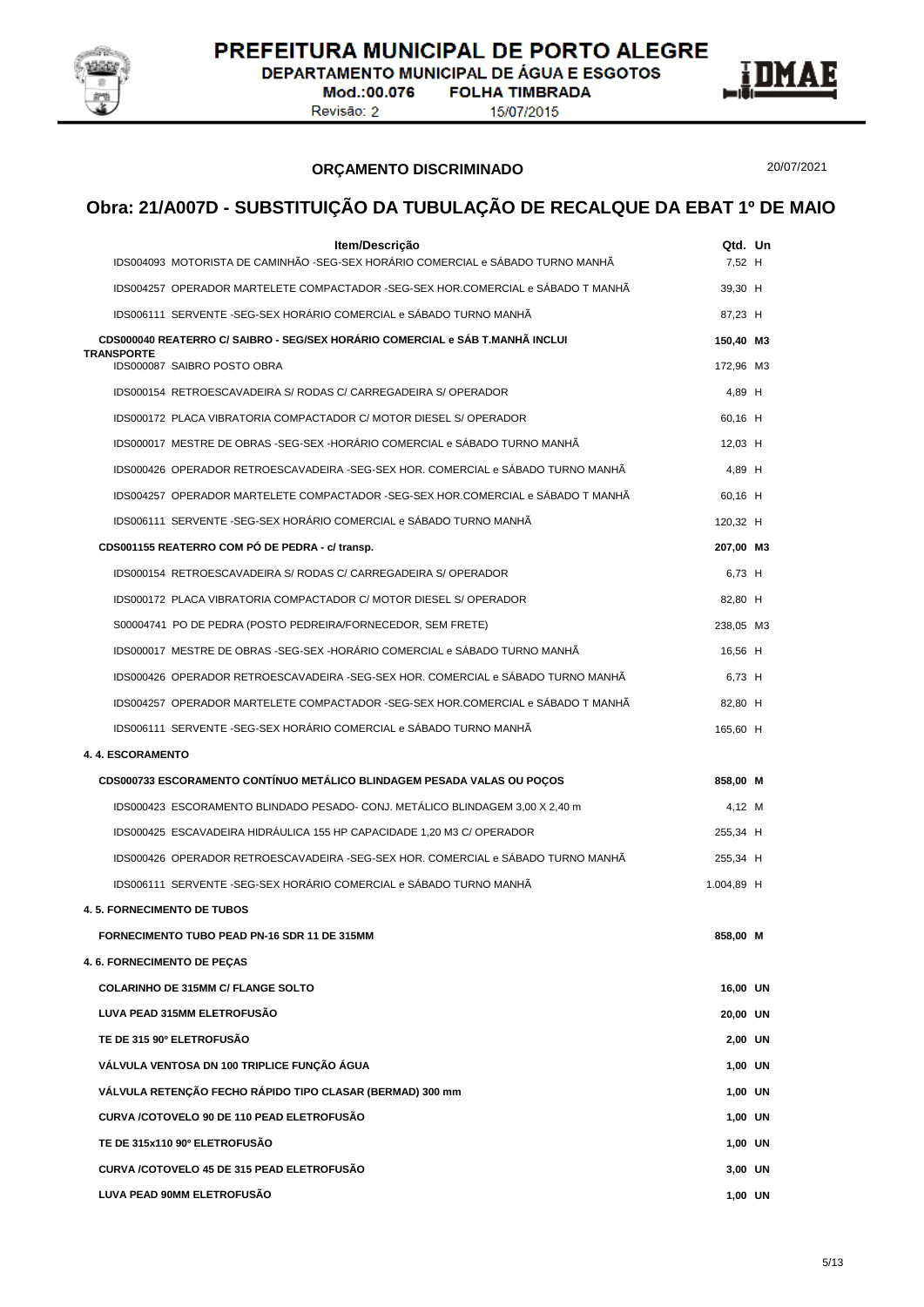

DEPARTAMENTO MUNICIPAL DE ÁGUA E ESGOTOS

Mod.:00.076 Revisão: 2

**FOLHA TIMBRADA** 15/07/2015



**ORÇAMENTO DISCRIMINADO**

20/07/2021

| Item/Descrição                                                                   | Qtd. Un  |  |
|----------------------------------------------------------------------------------|----------|--|
| TE DE 315x90 90º ELETROFUSÃO                                                     | 1,00 UN  |  |
| LUVA PEAD DE 110 ELETROFUSÃO                                                     | 1,00 UN  |  |
| <b>REGISTRO DN 100MM FD C/FLANGES</b>                                            | 1,00 UN  |  |
| CURVA /COTOVELO 90 DN 100 FD C/FLANGES                                           | 1,00 UN  |  |
| COLARINHO DE 110MM PEAD ELETROFUSÃO C/FLANGE SOLTO                               | 2,00 UN  |  |
| JUNTA DESMONTAGEM DN 300 FD C/FLANGES                                            | 1,00 UN  |  |
| <b>CAP PEAD DE 315MM ELETROFUSÃO</b>                                             | 1,00 UN  |  |
| 4.7. ASSENTAMENTO DE TUBOS E PEÇAS COM BERÇO DE AREIA                            |          |  |
| CDS001153 ASSENTAMENTO TUBO PEAD PN-16 SDR 9 DE 315mm - EM TRAMOS DE 120 METROS  | 858,00 M |  |
| IDS000049 AREIA REGULAR - Inclui transporte                                      | 68,64 M3 |  |
| IDS005875 RETROESCAVADEIRA, 74HP - (VU = 6 ANOS) - CHP DIURNO C/ OPERADOR        | 57,20 H  |  |
| IDS000017 MESTRE DE OBRAS -SEG-SEX -HORÁRIO COMERCIAL e SÁBADO TURNO MANHÃ       | 4,59 H   |  |
| IDS002699 ASSENTADOR DE TUBOS                                                    | 405,40 H |  |
| IDS006111 SERVENTE -SEG-SEX HORÁRIO COMERCIAL e SÁBADO TURNO MANHÃ               | 188,76 H |  |
| IDS006160 SOLDADOR                                                               | 45,90 H  |  |
| 4. 8. REMOÇÃO DA TUBULAÇÃO                                                       |          |  |
| CDS001156 REMOCÃO DA TUBULAÇÃO, INCLUINDO CORTE E TRANSPORTE                     | 858,00 M |  |
| IDS000487 CAMINHÃO TIPO MUNCK CAP 6T ALCANCE 9,70 M S/ OPERADOR                  | 35,39 H  |  |
| IDS005875 RETROESCAVADEIRA, 74HP - (VU = 6 ANOS) - CHP DIURNO C/ OPERADOR        | 57,20 H  |  |
| IDS000109 OPERADOR GUINDASTE                                                     | 35,39 H  |  |
| IDS002699 ASSENTADOR DE TUBOS                                                    | 57,10 H  |  |
| IDS006115 AJUDANTE - SEG-SEX HORÁRIO COMERCIAL e SÁBADO TURNO MANHÃ              | 114,20 H |  |
| 5. REMOÇÃO E PAVIMENTAÇÃO                                                        |          |  |
| 5. 1. REMOÇÃO DE PAVIMENTAÇÃO                                                    |          |  |
| CDS000085 PAVIMENTAÇÃO - REMOÇÃO - ASFALTO C/ MARTELETE                          | 51,48 M3 |  |
| IDS000032 CAMINHÃO BASCULANTE S/ MOTORISTA - LOCACAO                             | 4,38 H   |  |
| IDS000148 COMPRESSOR DE AR DIESEL REBOCAVEL 210PCM                               | 77,22 H  |  |
| IDS000151 MARTELETE OU ROMPEDOR PNEUMATICO MANUAL S/ COMPRESSOR S/ OPERADOR      | 77,22 H  |  |
| IDS000154 RETROESCAVADEIRA S/ RODAS C/ CARREGADEIRA S/ OPERADOR                  | 1,49 H   |  |
| IDS000318 MAQUINA DE CORTAR ASFALTO                                              | 20,59 H  |  |
| IDS004093 MOTORISTA DE CAMINHÃO -SEG-SEX HORÁRIO COMERCIAL e SÁBADO TURNO MANHÃ  | 4,38 H   |  |
| IDS004234 OPERADOR RETROESCAVADEIRA                                              | 1,49 H   |  |
| IDS004257 OPERADOR MARTELETE COMPACTADOR -SEG-SEX HOR.COMERCIAL e SÁBADO T MANHÃ | 77,22 H  |  |
| IDS004750 PEDREIRO - SEG-SEX HORÁRIO COMERCIAL e SÁBADO TURNO MANHÃ              | 154,44 H |  |
| IDS006111 SERVENTE -SEG-SEX HORÁRIO COMERCIAL e SÁBADO TURNO MANHÃ               | 175,03 H |  |
| CDS000086 PAVIMENTAÇÃO - REMOÇÃO - CONCRETO MAGRO                                | 88,00 M3 |  |
| IDS000032 CAMINHÃO BASCULANTE S/ MOTORISTA - LOCACAO                             | 7,48 H   |  |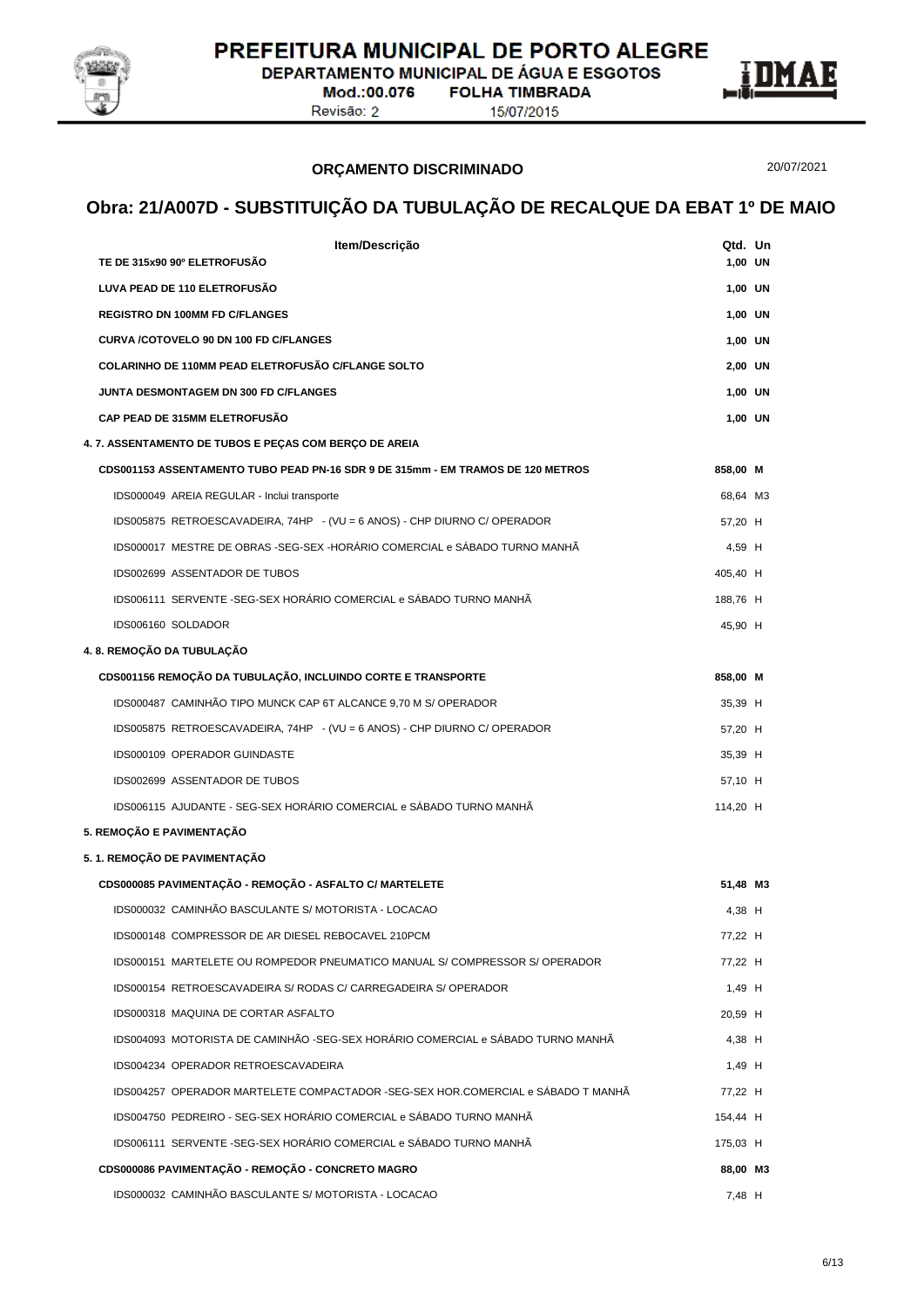

**DEPARTAMENTO MUNICIPAL DE ÁGUA E ESGOTOS** 

Mod.:00.076 Revisão: 2

**FOLHA TIMBRADA** 15/07/2015



#### **ORÇAMENTO DISCRIMINADO**

20/07/2021

| Item/Descrição                                                                                                                           | Qtd. Un               |  |
|------------------------------------------------------------------------------------------------------------------------------------------|-----------------------|--|
| IDS000148 COMPRESSOR DE AR DIESEL REBOCAVEL 210PCM                                                                                       | 73,48 H               |  |
| IDS000151 MARTELETE OU ROMPEDOR PNEUMATICO MANUAL S/ COMPRESSOR S/ OPERADOR                                                              | 73,48 H               |  |
| IDS000154 RETROESCAVADEIRA S/ RODAS C/ CARREGADEIRA S/ OPERADOR                                                                          | 2,55 H                |  |
| IDS004093 MOTORISTA DE CAMINHÃO -SEG-SEX HORÁRIO COMERCIAL e SÁBADO TURNO MANHÃ                                                          | 7.48 H                |  |
| IDS004234 OPERADOR RETROESCAVADEIRA                                                                                                      | 2,55 H                |  |
| IDS004257 OPERADOR MARTELETE COMPACTADOR -SEG-SEX HOR.COMERCIAL e SÁBADO T MANHÃ                                                         | 73,48 H               |  |
| IDS004750 PEDREIRO - SEG-SEX HORÁRIO COMERCIAL e SÁBADO TURNO MANHÃ                                                                      | 146,52 H              |  |
| IDS006111 SERVENTE -SEG-SEX HORÁRIO COMERCIAL e SÁBADO TURNO MANHÃ                                                                       | 146,96 H              |  |
| CDS000089 PAVIMENTAÇÃO - REMOÇÃO - BASALTO REGULAR/IRREGULAR                                                                             | 240,00 M2             |  |
| IDS006111 SERVENTE - SEG-SEX HORÁRIO COMERCIAL e SÁBADO TURNO MANHÃ                                                                      | 184,80 H              |  |
| CDS000090 PAVIMENTAÇÃO - REMOÇÃO - LAJE DE GRES                                                                                          | 100,00 M2             |  |
| IDS006111 SERVENTE -SEG-SEX HORÁRIO COMERCIAL e SÁBADO TURNO MANHÃ                                                                       | 64,20 H               |  |
| CDS000095 PAVIMENTAÇÃO - REMOÇÃO - MEIO-FIO CONCRETO/GRANITO                                                                             | 858,00 M              |  |
| IDS006111 SERVENTE -SEG-SEX HORÁRIO COMERCIAL e SÁBADO TURNO MANHÃ                                                                       | 85,80 H               |  |
| 5. 2. PAVIMENTAÇÃO / REPOSIÇÃO                                                                                                           |                       |  |
| CDS000342 ASFALTO USINADO A QUENTE CAP 50/70- PADRÃO SMOV - FORNEC.P/CONTRADADA<br>SEG/SEX HOR.COMERCIAL e SÁB T.MANHA INCLUI TRANSPORTE | 51,48 M3              |  |
| IDS000032 CAMINHÃO BASCULANTE S/ MOTORISTA - LOCACAO                                                                                     | 28,96 H               |  |
| <b>IDS000112 BRITA 2</b>                                                                                                                 | 83,91 M3              |  |
| IDS000149 PA CARREGADEIRA SOBRE RODAS C/ OPERADOR                                                                                        | 4,27 H                |  |
| IDS000229 TANQUE P/ ASFALTO + AQUECEDOR TERMICO                                                                                          | 8,55 H                |  |
| IDS000278 CAP - CIMENTO ASFALTICO PETROLEO 50/70 - INCLUSO TRANSPORTE                                                                    | $6,18$ T              |  |
| IDS005684 ROLO COMPACTADOR VIBRATORIO 6,6T- PRODUTIVA - C/ OPERADOR                                                                      | 4,27 H                |  |
| IDS005808 USINA DE ASFALTO A QUENTE FIXA CAP 40/80T/H C/ OPERADOR                                                                        | 4,27 H                |  |
| IDS005835 VIBROACABADORA S/ ESTEIRAS 105CV CAP ATE 450T/H-PRODUTIVA-C/ OPERADOR                                                          | 4.27 H                |  |
| IDS005871 ROLO COMPACTADOR DE PNEUS ESTATICO - PRODUTIVA - C/ OPERADOR                                                                   | 4,27 H                |  |
| IDS000017 MESTRE DE OBRAS -SEG-SEX -HORÁRIO COMERCIAL e SÁBADO TURNO MANHÃ                                                               | 4,29 H                |  |
| IDS004093 MOTORISTA DE CAMINHÃO -SEG-SEX HORÁRIO COMERCIAL e SÁBADO TURNO MANHÃ                                                          | 28,96 H               |  |
| IDS006111 SERVENTE -SEG-SEX HORÁRIO COMERCIAL e SÁBADO TURNO MANHÃ                                                                       | 42.88 H               |  |
| CDS000906 PAVIMENTAÇAO - IMPRIMAÇÃO ASFALTICA                                                                                            | 514,80 M <sup>2</sup> |  |
| IDS000401 TRATOR DE PNEUS POT 105 CV TRAÇÃO 4 X 4, PESO C/ LASTRO 5775 KG C/ OPE                                                         | 2,57 H                |  |
| IDS000402 VASSOURA MECANICA REBOCAVEL C/ ESCOVA CILINDRICA LARG UTIL 2,44M                                                               | 2,57 H                |  |
| IDS000403 TANQUE DE ASFALTO ESTACIONÁRIO CAPACIDADE 30.000L                                                                              | 2,57 H                |  |
| IDS000404 ESPARGIDOR ASFALTO PRESSUR, TANQ 6 M <sup>3</sup> , AQUEC, ESPARGIDORA 3,6 C/ OPERA                                            | 2,57 H                |  |
| IDS000452 ASFALTO DILUÍDO CM-30                                                                                                          | $0,57$ T              |  |
| IDS004083 ENCARREGADO                                                                                                                    | 2,57 H                |  |
| IDS006111 SERVENTE -SEG-SEX HORÁRIO COMERCIAL e SÁBADO TURNO MANHÃ                                                                       | 20,59 H               |  |
| CDS000267 REATERRO BRITA GRADUADA - SEG/SEX HORARIO COMERCIAL. E SÁB T. MANHÃ INCLUI<br><b>TRANSPORTE</b>                                | 77,22 M3              |  |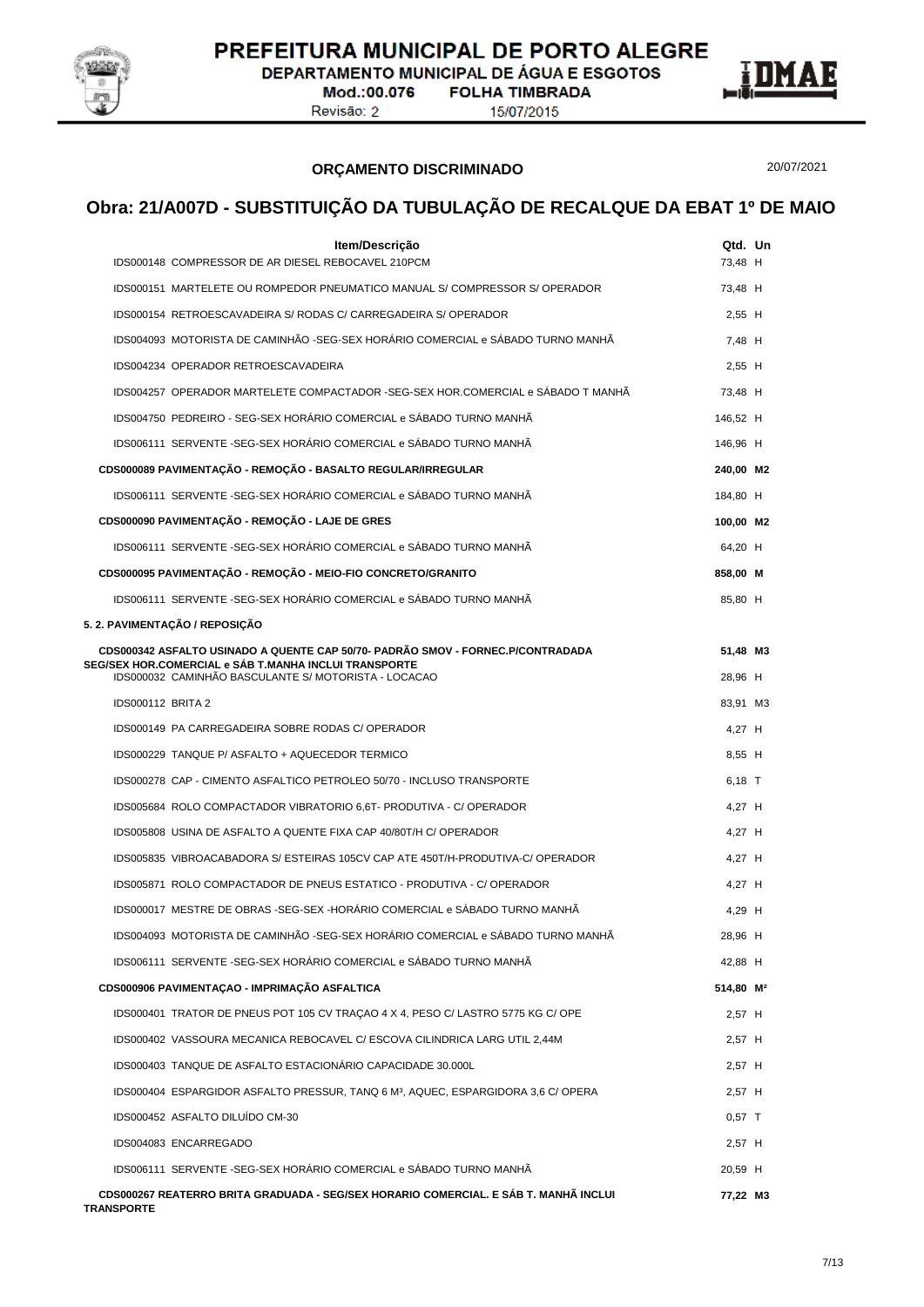

**DEPARTAMENTO MUNICIPAL DE ÁGUA E ESGOTOS** 

Mod.:00.076 **FOLHA TIMBRADA** Revisão: 2

15/07/2015



#### **ORÇAMENTO DISCRIMINADO**

20/07/2021

|                          | Item/Descrição                                                                        | Qtd. Un      |  |
|--------------------------|---------------------------------------------------------------------------------------|--------------|--|
|                          | <b>IDS000155 TRATOR ESTEIRA S/ OPERADOR</b>                                           | $0.97$ H     |  |
|                          | IDS000160 BRITA GRADUADA                                                              | 118,92 M3    |  |
|                          | IDS000161 ROLO COMPACTADOR VIBRATORIO LISO S/ OPERADOR                                | $0,73$ H     |  |
|                          | IDS000163 USINA PRE-MISTURADORA DE SOLOS                                              | $0,97$ H     |  |
|                          | IDS000164 CAMINHÃO PIPA 6000L C/ ESPARGIDOR S/ MOTORISTA                              | $0,97$ H     |  |
|                          | IDS005684 ROLO COMPACTADOR VIBRATORIO 6.6T- PRODUTIVA - C/ OPERADOR                   | $0.73$ H     |  |
|                          | IDS005871 ROLO COMPACTADOR DE PNEUS ESTATICO - PRODUTIVA - C/ OPERADOR                | $0,77$ H     |  |
|                          | IDS000017 MESTRE DE OBRAS -SEG-SEX -HORÁRIO COMERCIAL e SÁBADO TURNO MANHÃ            | $0.81$ H     |  |
|                          | IDS000388 OPERADOR DE TRATOR - SEG-SEX HORÁRIO COMERCIAL e SÁBADO TURNO MANHÃ         | 1,74 H       |  |
|                          | IDS004093 MOTORISTA DE CAMINHÃO -SEG-SEX HORÁRIO COMERCIAL e SÁBADO TURNO MANHÃ       | $0,97$ H     |  |
|                          | IDS006111 SERVENTE -SEG-SEX HORÁRIO COMERCIAL e SÁBADO TURNO MANHÁ                    | 8,11 H       |  |
|                          | CDS000207 PAVIMENTAÇÃO - REPOSIÇÃO - BASALTO REGULAR/IRREGULAR                        | 240,00 M2    |  |
|                          | IDS000047 AREIA MEDIA                                                                 | 5,52 M3      |  |
|                          | IDS000048 AREIA GROSSA                                                                | 24,00 M3     |  |
|                          | IDS000082 BASALTO IRREGULAR                                                           | 36,00 M2     |  |
|                          | IDS000114 CIMENTO PORTLAND COMPOSTO CP II-32                                          | 2.186,40 KG  |  |
|                          | IDS004759 CALCETEIRO - SEG-SEX HORÁRIO COMERCIAL e SÁBADO TURNO MANHÃ                 | 96,00 H      |  |
|                          | IDS006111 SERVENTE -SEG-SEX HORÁRIO COMERCIAL e SÁBADO TURNO MANHÃ                    | 218,40 H     |  |
|                          | CDS000208 PAVIMENTAÇÃO - REPOSIÇÃO - LAJE DE GRES                                     | 100,00 M2    |  |
|                          | IDS000047 AREIA MEDIA                                                                 | 2,30 M3      |  |
|                          | IDS000048 AREIA GROSSA                                                                | 10,00 M3     |  |
|                          | IDS000114 CIMENTO PORTLAND COMPOSTO CP II-32                                          | 911,00 KG    |  |
|                          | IDS000182 LAJE DE GRES P/CALCADA 45 X 90CM                                            | 30,00 M2     |  |
|                          | IDS004759 CALCETEIRO - SEG-SEX HORÁRIO COMERCIAL e SÁBADO TURNO MANHÃ                 | 40,00 H      |  |
|                          | IDS006111 SERVENTE -SEG-SEX HORÁRIO COMERCIAL e SÁBADO TURNO MANHÃ                    | 91,00 H      |  |
|                          | CDS000209 PAVIMENTAÇÃO - CONCRETO ARMADO SEG/SEX HOR.COMERCIAL E SÁB T.MANHÃ - INCLUI | 40,00 M3     |  |
| <b>TRANSPORTE</b>        | IDS000047 AREIA MEDIA                                                                 | 28,48 M3     |  |
|                          | IDS000071 PEÇA MADEIRA 3A QUALIDADE 2,5 x10CM NÃO APARELHADA                          | 25,60 M      |  |
|                          | IDS000111 AÇO CA-60, 4,2 MM, CORTADO E DOBRADO                                        | 230,40 KG    |  |
| <b>IDS000112 BRITA 2</b> |                                                                                       | 31,04 M3     |  |
|                          | IDS000114 CIMENTO PORTLAND COMPOSTO CP II-32                                          | 11.000,00 KG |  |
|                          | IDS000017 MESTRE DE OBRAS -SEG-SEX -HORÂRIO COMERCIAL e SÂBADO TURNO MANHÃ            | 16,00 H      |  |
|                          | IDS000022 FERREIRO                                                                    | 6,40 H       |  |
|                          | IDS004750 PEDREIRO - SEG-SEX HORÁRIO COMERCIAL e SÁBADO TURNO MANHÃ                   | 46,20 H      |  |
|                          | IDS006111 SERVENTE -SEG-SEX HORÁRIO COMERCIAL e SÁBADO TURNO MANHÃ                    | 352,80 H     |  |
|                          | CDS000210 PAVIMENTAÇÃO - REPOSIÇÃO - MEIO-FIO CONCRETO/GRANITO                        | 858,00 M     |  |
|                          | IDS000047 AREIA MEDIA                                                                 | 5,83 M3      |  |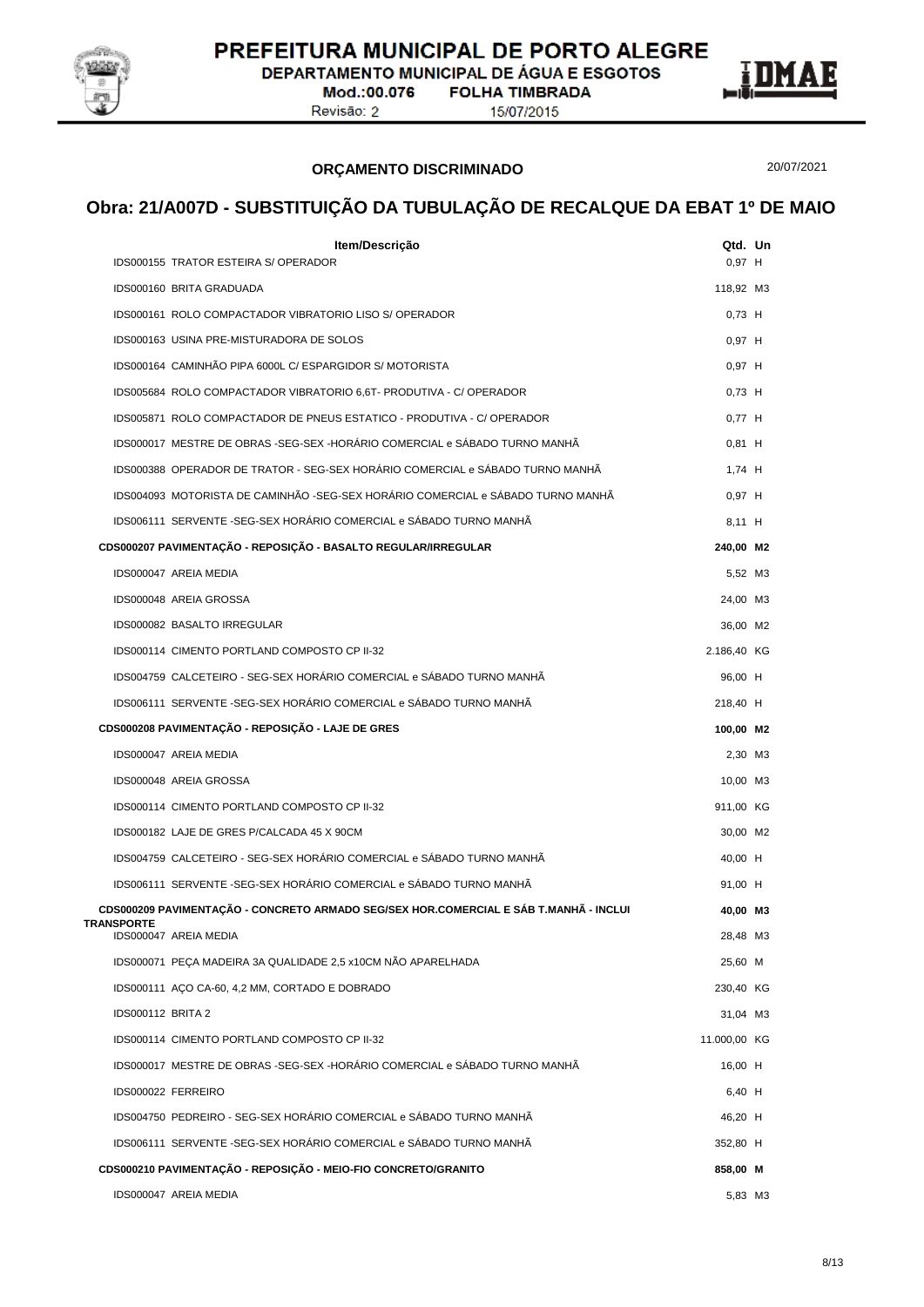

DEPARTAMENTO MUNICIPAL DE ÁGUA E ESGOTOS

Mod.:00.076 **FOLHA TIMBRADA** Revisão: 2

15/07/2015



**ORÇAMENTO DISCRIMINADO**

20/07/2021

# **Obra: 21/A007D - SUBSTITUIÇÃO DA TUBULAÇÃO DE RECALQUE DA EBAT 1º DE MAIO**

| Item/Descrição                                                                   | Qtd. Un     |  |
|----------------------------------------------------------------------------------|-------------|--|
| IDS000114 CIMENTO PORTLAND COMPOSTO CP II-32                                     | 2.513,94 KG |  |
| IDS004750 PEDREIRO - SEG-SEX HORÁRIO COMERCIAL e SÁBADO TURNO MANHÃ              | 257,40 H    |  |
| IDS006111 SERVENTE -SEG-SEX HORÁRIO COMERCIAL e SÁBADO TURNO MANHÃ               | 514,80 H    |  |
| <b>6. SERVICOS DIVERSOS</b>                                                      |             |  |
| 6.1. CAIXAS                                                                      |             |  |
| CDS000698 CAIXA PARA VENTOSA 1,40 x 1,40 x 1,50                                  | 1,00 UN     |  |
| 2504 MOTOR ELETRICO 2HP P/VIBRADOR LOCACAO                                       | $0,02$ D    |  |
| 2532 EMULSAO DESMOLDANTE                                                         | 0,35 L      |  |
| 2574 ACO CA-50 3/8" - 0,624kg/m                                                  | 1,00 KG     |  |
| 16042 PEDRA DE GRES 12 x 25 x 50cm                                               | 95,00 UN    |  |
| 100252 ELETRODO 22 CM D = 1/8 "                                                  | 0,70 KG     |  |
| IDS000032 CAMINHÃO BASCULANTE S/ MOTORISTA - LOCACAO                             | $0,75$ H    |  |
| IDS000047 AREIA MEDIA                                                            | 0.44 M3     |  |
| <b>IDS000059 BRITA 1</b>                                                         | 0,09 M3     |  |
| IDS000114 CIMENTO PORTLAND COMPOSTO CP II-32                                     | 113,18 KG   |  |
| IDS000145 ARGAMASSA INDUSTRIALIZADA MULTIUSO                                     | 80,16 KG    |  |
| IDS000149 PA CARREGADEIRA SOBRE RODAS C/ OPERADOR                                | $0,03$ H    |  |
| IDS000154 RETROESCAVADEIRA S/ RODAS C/ CARREGADEIRA S/ OPERADOR                  | $0,10$ H    |  |
| IDS000155 TRATOR ESTEIRA S/ OPERADOR                                             | $0,01$ H    |  |
| IDS000172 PLACA VIBRATORIA COMPACTADOR C/ MOTOR DIESEL S/ OPERADOR               | $1,28$ H    |  |
| IDS000213 TAMPÃO FD DN 600mm ARTIC. PESADO - Inclui transporte                   | 1,00 UN     |  |
| S00000242 AJUDANTE ESPECIALIZADO                                                 | $1,00$ H    |  |
| IDS000017 MESTRE DE OBRAS -SEG-SEX -HORÁRIO COMERCIAL e SÁBADO TURNO MANHÃ       | 2,76 H      |  |
| IDS000136 OPERADOR MAQUINAS E TRATORES DIVERSOS                                  | $0,01$ H    |  |
| IDS000367 FORNECIMENTO DE CONCRETO USINADO FCK 35 MPA                            | 0,32 M3     |  |
| IDS000368 FORNECIMENTO DE FIBRAS DE AÇO                                          | 10,06 KG    |  |
| IDS000369 ESPAÇADOR PLÁSTICO TIPO CADEIRINHA                                     | 20,00 UN    |  |
| IDS000370 FORNECIMENTO DE GANCHO OLHAL DE SUSPENSÃO C/ TUBO ROSQUEÁVEL           | 2,00 UN     |  |
| IDS004093_MOTORISTA DE CAMINHÃO -SEG-SEX HORÁRIO COMERCIAL e SÁBADO TURNO MANHÃ  | $0,75$ H    |  |
| IDS004234 OPERADOR RETROESCAVADEIRA                                              | $0,10$ H    |  |
| IDS004257 OPERADOR MARTELETE COMPACTADOR -SEG-SEX HOR.COMERCIAL e SÁBADO T MANHÃ | $1.28$ H    |  |
| IDS004750 PEDREIRO - SEG-SEX HORÁRIO COMERCIAL e SÁBADO TURNO MANHÃ              | 19,60 H     |  |
| IDS006111 SERVENTE -SEG-SEX HORÁRIO COMERCIAL e SÁBADO TURNO MANHÃ               | 33,27 H     |  |
| IDS006127 AJUDANTE DE PEDREIRO                                                   | $1,00$ H    |  |
| IDS006160 SOLDADOR                                                               | $1,17$ H    |  |
| CAIXA PARA VÁLVULA RETENÇÃO 3,00 x 1,50 x 1,80                                   | 1,00 UN     |  |

**6. 2. RECONSTRUÇÃO REDE ESGOTO CONCRETO > DN 400mm**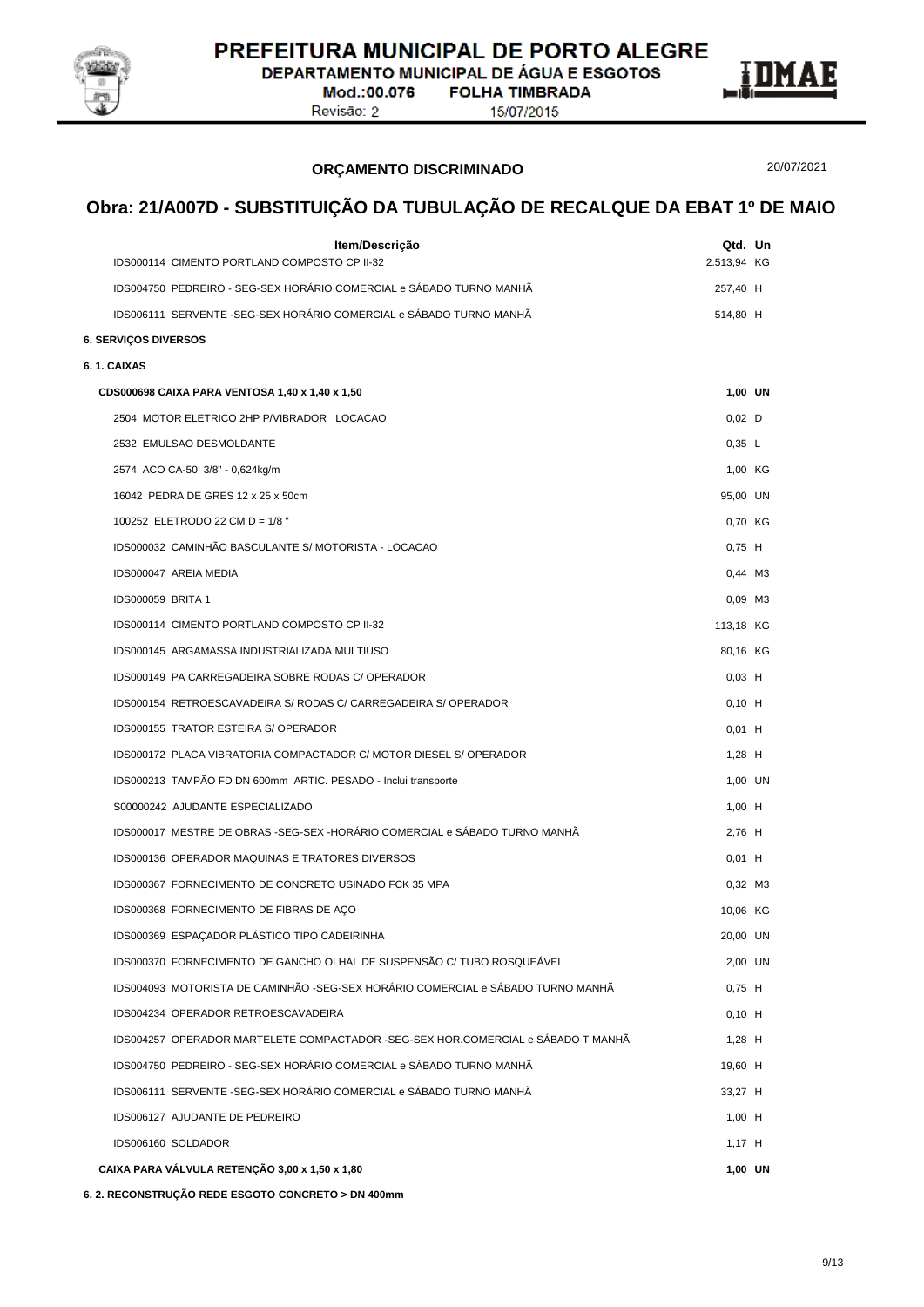

**DEPARTAMENTO MUNICIPAL DE ÁGUA E ESGOTOS FOLHA TIMBRADA** 

Mod.:00.076 Revisão: 2

15/07/2015



#### **ORÇAMENTO DISCRIMINADO**

20/07/2021

| Item/Descrição<br>CDS000107 RECONSTRUÇÃO REDE ESGOTO CONCRETO > DN 400mm   | Qtd. Un<br>5,00 M |  |
|----------------------------------------------------------------------------|-------------------|--|
| IDS000279 TUBO CONCRETO ARMADO ESGOTO SANIT EA-2 PB JE DN 400 MM           | 5,00 M            |  |
| IDS000487 CAMINHÃO TIPO MUNCK CAP 6T ALCANCE 9,70 M S/ OPERADOR            | 2.94 H            |  |
| IDS000017 MESTRE DE OBRAS -SEG-SEX -HORÁRIO COMERCIAL e SÁBADO TURNO MANHÃ | $0,11$ H          |  |
| IDS000109 OPERADOR GUINDASTE                                               | 2,94 H            |  |
| IDS002699 ASSENTADOR DE TUBOS                                              | $1,05$ H          |  |
| IDS006111 SERVENTE -SEG-SEX HORÁRIO COMERCIAL e SÁBADO TURNO MANHÃ         | 6,65 H            |  |
| 6. 3. ENVELOPAMENTO                                                        |                   |  |
| <b>CDS000083 ENVELOPAMENTO DE CONCRETO</b>                                 | 107,25 M3         |  |
| IDS000088 CONCRETO PRE-MISTURADO FCK 15 MPA                                | 112,61 M3         |  |
| IDS000094 VIBRADOR DE IMERSÃO C/ MOTOR ELETRICO                            | 24,67 H           |  |
| IDS000017 MESTRE DE OBRAS -SEG-SEX -HORÁRIO COMERCIAL e SÁBADO TURNO MANHÃ | 6,43 H            |  |
| IDS004750 PEDREIRO - SEG-SEX HORÁRIO COMERCIAL e SÁBADO TURNO MANHÃ        | 64,35 H           |  |
| IDS006111 SERVENTE -SEG-SEX HORÁRIO COMERCIAL e SÁBADO TURNO MANHÃ         | 1.787,86 H        |  |
| <b>6. 4. ENTRONCAMENTOS</b>                                                |                   |  |
| CDS000715 ENTRONCAMENTO DE REDE DE ÁGUA ACIMA DE 150 mm                    | 12,00 CJ          |  |
| IDS000032 CAMINHÃO BASCULANTE S/ MOTORISTA - LOCACAO                       | 119,52 H          |  |
| IDS000036 PREGOS BITOLAS VARIADAS                                          | 151,56 KG         |  |
| IDS000039 CONE DE PVC PARA SINALIZAÇÃO                                     | 7,44 UN           |  |
| IDS000040 SINALIZAÇÃO - TIPO PISCA-PISCA                                   | 7,44 UN           |  |
| IDS000041 TABUA MADEIRA LEI E=2,5cm (1")                                   | 1,08 M2           |  |
| IDS000049 AREIA REGULAR - Inclui transporte                                | 37,20 M3          |  |
| IDS000069 PEÇA MADEIRA DE LEI 6 X 12 CM                                    | 71,28 M           |  |
| IDS000087 SAIBRO POSTO OBRA                                                | 55,92 M3          |  |
| IDS000089 ESCORA DE EUCALIPTO                                              | 104,28 M          |  |
| IDS000102 TABUA MADEIRA 3A QUALIDADE 2,5 x23,00cm - NÃO APARELHADA         | 312,36 M          |  |
| IDS000148 COMPRESSOR DE AR DIESEL REBOCAVEL 210PCM                         | 5,28 H            |  |
| IDS000149 PA CARREGADEIRA SOBRE RODAS C/ OPERADOR                          | $0,84$ H          |  |
| IDS000152 BOMBA SUBMERSIVEL P/ DRENAGEM/ESGOTAMENTO ELET TRIFASICA ATÉ 5CV | $0,24$ H          |  |
| IDS000155 TRATOR ESTEIRA S/ OPERADOR                                       | $0,36$ H          |  |
| IDS000172 PLACA VIBRATORIA COMPACTADOR C/ MOTOR DIESEL S/ OPERADOR         | 64,80 H           |  |
| IDS000292 PERFURATRIZ DIAMANTADA TIPO HILTI                                | $3,36$ H          |  |
| IDS000306 ARGAMASSA EXPANSIVA                                              | 33,60 KG          |  |
| IDS000307 BROCA INTEGRAL S/12 - 0,80M                                      | $0,01$ UN         |  |
| IDS000308 BROCA INTEGRAL S/12 - 1,60M                                      | $0,01$ UN         |  |
| IDS000309 BROCA INTEGRAL S/12 - 2,40M                                      | $0,01$ UN         |  |
| IDS000017 MESTRE DE OBRAS -SEG-SEX -HORÁRIO COMERCIAL e SÁBADO TURNO MANHÃ | 39,96 H           |  |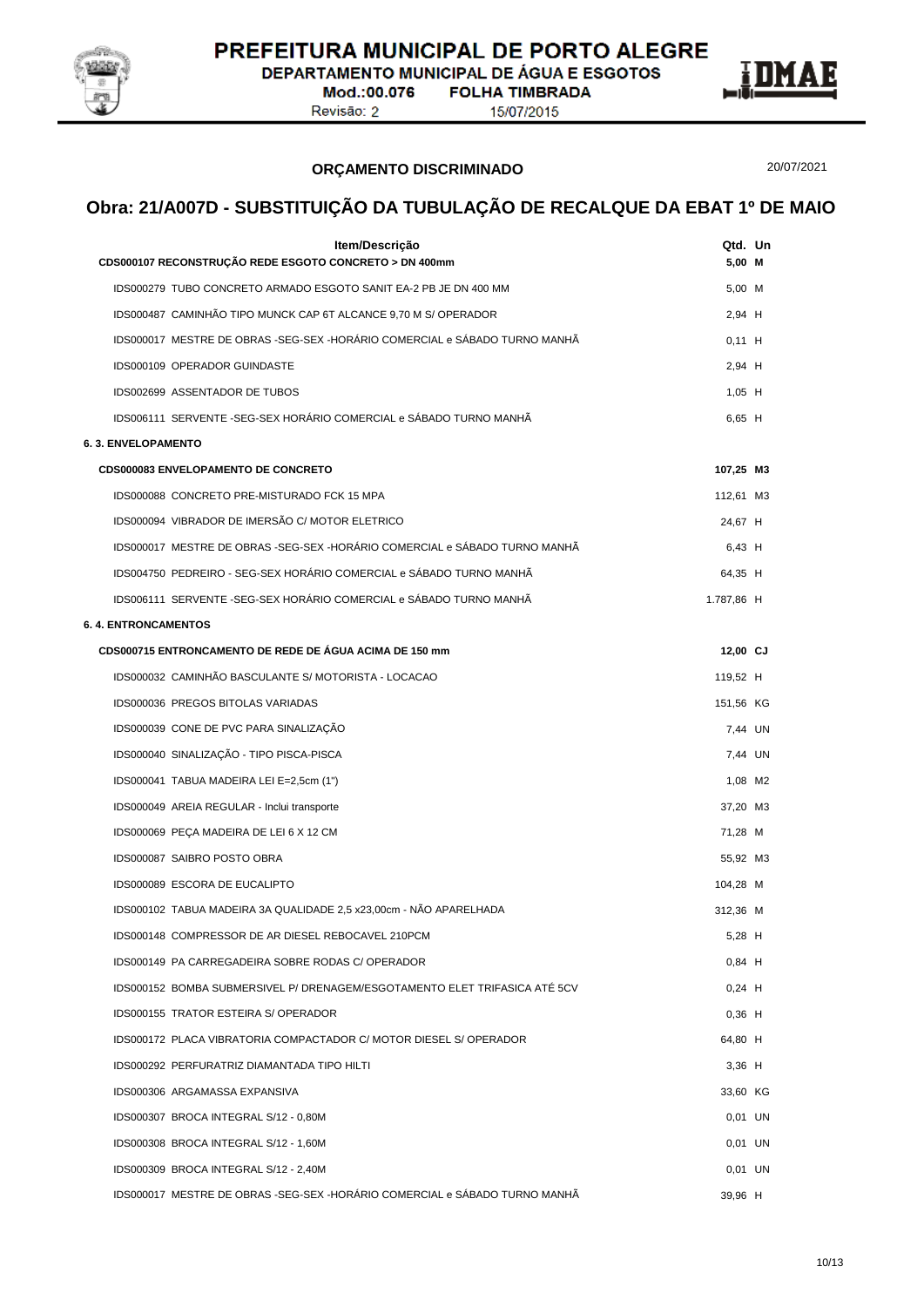

DEPARTAMENTO MUNICIPAL DE ÁGUA E ESGOTOS

Mod.:00.076 Revisão: 2

**FOLHA TIMBRADA** 15/07/2015



**ORÇAMENTO DISCRIMINADO**

20/07/2021

# **Obra: 21/A007D - SUBSTITUIÇÃO DA TUBULAÇÃO DE RECALQUE DA EBAT 1º DE MAIO**

| Item/Descrição                                                                   | Qtd. Un   |  |
|----------------------------------------------------------------------------------|-----------|--|
| IDS000136 OPERADOR MAQUINAS E TRATORES DIVERSOS                                  | $0.36$ H  |  |
| IDS000647 BLASTER                                                                | $0,84$ H  |  |
| IDS001213 CARPINTEIRO DE FORMAS                                                  | 87,84 H   |  |
| IDS002698 INSTALADOR HIDRAULICO                                                  | 192,00 H  |  |
| IDS004093 MOTORISTA DE CAMINHÃO -SEG-SEX HORÁRIO COMERCIAL e SÁBADO TURNO MANHÃ  | 119,52 H  |  |
| IDS004234 OPERADOR RETROESCAVADEIRA                                              | 15,00 H   |  |
| IDS004257 OPERADOR MARTELETE COMPACTADOR -SEG-SEX HOR.COMERCIAL e SÁBADO T MANHÃ | 66,72 H   |  |
| IDS006111 SERVENTE -SEG-SEX HORÁRIO COMERCIAL e SÁBADO TURNO MANHÃ               | 379,92 H  |  |
| IDS006115 AJUDANTE - SEG-SEX HORÁRIO COMERCIAL e SÁBADO TURNO MANHÃ              | 192,00 H  |  |
| IDS006130 AJUDANTE DE INSTALADOR HIDRAULICO                                      | 192,00 H  |  |
| 6. 5. CORTE NA REDE                                                              |           |  |
| <b>CDS000597 CORTE NA REDE</b>                                                   | 2,00 UN   |  |
| 1021 BOMBA DE DRENAGEM 1,6 HP LOCACAO                                            | $0,30$ D  |  |
| 1517 BALDE PLASTICO P/SINALIZACAO (7470355)                                      | 0.50 UN   |  |
| 2544 CAIBRO PINHO 3a. 8 x 8cm                                                    | $0,20$ M  |  |
| 8575 FIO SINGELO 1,5mm2 - 750V                                                   | 5,00 M    |  |
| 8660 LAMPADA INCANDESCENTE 60W                                                   | 0,50 UN   |  |
| 8689 SUPORTE PENDENTE LAMPADA INCANDESCENTE                                      | 0,50 UN   |  |
| 16013 TABULETA DE MADEIRA 50 x 50cm                                              | $0,26$ UN |  |
| 16051 ROLO LISO CG-11<br>LOCACAO                                                 | $0,18$ H  |  |
| IDS000032 CAMINHÃO BASCULANTE S/ MOTORISTA - LOCACAO                             | $1,11$ H  |  |
| IDS000036 PREGOS BITOLAS VARIADAS                                                | 0,20 KG   |  |
| IDS000049 AREIA REGULAR - Inclui transporte                                      | 0,90 M3   |  |
| IDS000087 SAIBRO POSTO OBRA                                                      | 10,80 M3  |  |
| IDS000158 PARALELEPIPEDO GRANITICO                                               | 0,60 ML   |  |
| IDS000175 COMPACTADOR TIPO SAPO MOTOR A DIESEL S/ OPERADOR                       | $1,26$ H  |  |
| IDS005875 RETROESCAVADEIRA, 74HP - (VU = 6 ANOS) - CHP DIURNO C/ OPERADOR        | 1,79 H    |  |
| IDS000017 MESTRE DE OBRAS -SEG-SEX -HORÁRIO COMERCIAL e SÁBADO TURNO MANHÃ       | 1,80 H    |  |
| IDS001213 CARPINTEIRO DE FORMAS                                                  | $1,00$ H  |  |
| IDS002436 ELETRICISTA OU OFICIAL ELETRICISTA                                     | $3,00$ H  |  |
| IDS002698 INSTALADOR HIDRAULICO                                                  | 8,00 H    |  |
| IDS004093 MOTORISTA DE CAMINHÃO -SEG-SEX HORÁRIO COMERCIAL e SÁBADO TURNO MANHÃ  | $1,11$ H  |  |
| IDS004095 MOTORISTA DE VEICULO LEVE                                              | $1,11$ H  |  |
| IDS004750 PEDREIRO - SEG-SEX HORÁRIO COMERCIAL e SÁBADO TURNO MANHÃ              | $0,72$ H  |  |
| IDS004759 CALCETEIRO - SEG-SEX HORÁRIO COMERCIAL e SÁBADO TURNO MANHÃ            | 2,40 H    |  |
| IDS006111 SERVENTE -SEG-SEX HORÁRIO COMERCIAL e SÁBADO TURNO MANHÃ               | 40,60 H   |  |

**6. 7. LAVAGEM DA REDE**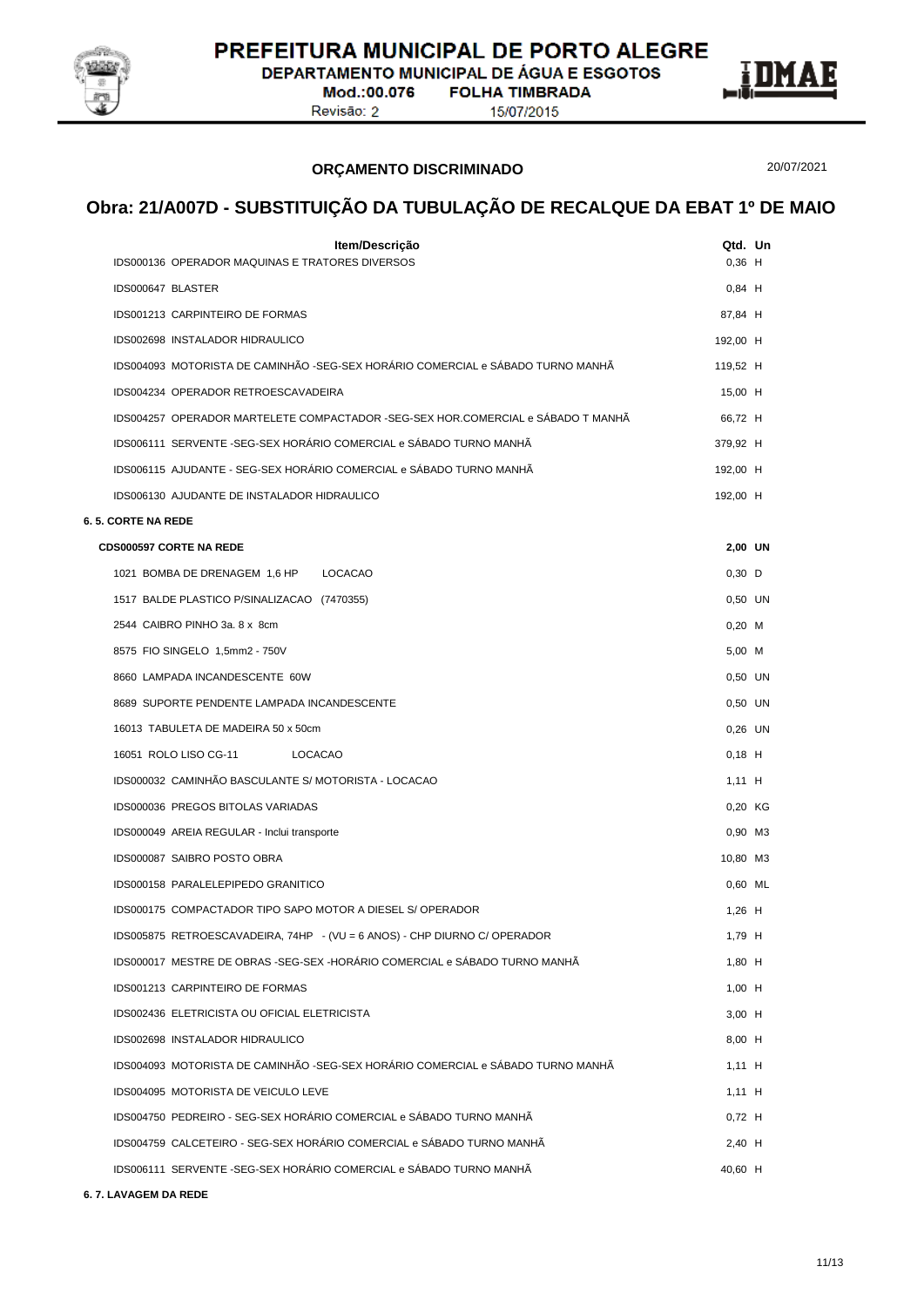

DEPARTAMENTO MUNICIPAL DE ÁGUA E ESGOTOS **FOLHA TIMBRADA** 

Mod.:00.076 Revisão: 2

15/07/2015



**ORÇAMENTO DISCRIMINADO**

20/07/2021

| Item/Descrição<br>CDS001154 LAVAGEM DA REDE COM CAMINHÃO PIPA - EM TRAMOS DE 100 A 140 METROS | Qtd. Un<br>7,00 CJ |  |
|-----------------------------------------------------------------------------------------------|--------------------|--|
| IDS000105 CAMINHÃO PIPA 6000L S/ MOTORISTA                                                    | 50,40 H            |  |
| IDS000017 MESTRE DE OBRAS -SEG-SEX -HORÁRIO COMERCIAL e SÁBADO TURNO MANHÃ                    | $5.04$ H           |  |
| IDS004093 MOTORISTA DE CAMINHÃO -SEG-SEX HORÁRIO COMERCIAL e SÁBADO TURNO MANHÃ               | 50,40 H            |  |
| IDS006111 SERVENTE -SEG-SEX HORÁRIO COMERCIAL e SÁBADO TURNO MANHÃ                            | 50,40 H            |  |
| <b>6. 8. SERVIÇOS ESPECIAIS</b>                                                               |                    |  |
| CDS000121 AMBIENTAL - PLANTIO COMPENSATORIO DE 11 ATE 50 MUDAS - inclui mudas                 | 11,00 UN           |  |
| IDS000169 MUDA PARA PLANTIO - FUSTE >= 1,80M                                                  | 10,45 UN           |  |
| IDS000216 TERRA VEGETAL POSTO OBRA                                                            | 0,39 M3            |  |
| IDS000247 CALCARIO DOLOMITICO                                                                 | 0,61 KG            |  |
| IDS000340 TUTORAMENTO PARA MUDAS C/ AMARRAS                                                   | 2,61 M             |  |
| IDS000341 FERTILIZANTE ORGANICO COMPOSTO                                                      | 4,08 KG            |  |
| IDS025964 JARDINEIRO - SEG-SEX HORÁRIO COMERCIAL e SÁBADO TURNO MANHÃ                         | 5,22 H             |  |
| CDS000138 AMBIENTAL - EXECUÇÃO DE PODA PORTE MEDIO                                            | 1,00 UN            |  |
| IDS000032 CAMINHÃO BASCULANTE S/ MOTORISTA - LOCACAO                                          | $0,63$ H           |  |
| IDS000179 MOTOSERRA COM MOTOR A GASOLINA                                                      | $0,47$ H           |  |
| IDS000017 MESTRE DE OBRAS -SEG-SEX -HORÁRIO COMERCIAL e SÁBADO TURNO MANHÃ                    | $0.47$ H           |  |
| IDS004093 MOTORISTA DE CAMINHÃO -SEG-SEX HORÁRIO COMERCIAL e SÁBADO TURNO MANHÃ               | $0,63$ H           |  |
| IDS006111 SERVENTE -SEG-SEX HORÁRIO COMERCIAL e SÁBADO TURNO MANHÃ                            | $0,94$ H           |  |
| IDS025964_JARDINEIRO - SEG-SEX HORÁRIO COMERCIAL e SÁBADO TURNO MANHÃ                         | $0,94$ H           |  |
| CDS000154 AMBIENTAL - EXECUÇÃO DE PODA PORTE GRANDE                                           | 1,00 UN            |  |
| IDS000032 CAMINHÃO BASCULANTE S/ MOTORISTA - LOCACAO                                          | $1,26$ H           |  |
| IDS000179 MOTOSERRA COM MOTOR A GASOLINA                                                      | $0,94$ H           |  |
| IDS000487 CAMINHÃO TIPO MUNCK CAP 6T ALCANCE 9,70 M S/ OPERADOR                               | $0,60$ H           |  |
| IDS000017 MESTRE DE OBRAS -SEG-SEX -HORÁRIO COMERCIAL e SÁBADO TURNO MANHÃ                    | 1,88 H             |  |
| IDS000109 OPERADOR GUINDASTE                                                                  | $0.60$ H           |  |
| IDS004093 MOTORISTA DE CAMINHÃO -SEG-SEX HORÁRIO COMERCIAL e SÁBADO TURNO MANHÃ               | 1,26 H             |  |
| IDS006111 SERVENTE -SEG-SEX HORÁRIO COMERCIAL e SÁBADO TURNO MANHÃ                            | $2.82$ H           |  |
| IDS025964 JARDINEIRO - SEG-SEX HORÁRIO COMERCIAL e SÁBADO TURNO MANHÃ                         | $1.88$ H           |  |
| CDS000141 AMBIENTAL - SUPRESSÃO VEGETAL TRONCO DN > 30cm                                      | 1,00 UN            |  |
| IDS000032 CAMINHÃO BASCULANTE S/ MOTORISTA - LOCACAO                                          | $1,00$ H           |  |
| IDS000047 AREIA MEDIA                                                                         | 1,50 M3            |  |
| IDS000154 RETROESCAVADEIRA S/ RODAS C/ CARREGADEIRA S/ OPERADOR                               | $0,13$ H           |  |
| IDS000179 MOTOSERRA COM MOTOR A GASOLINA                                                      | 8,00 H             |  |
| IDS000017 MESTRE DE OBRAS -SEG-SEX -HORÁRIO COMERCIAL e SÁBADO TURNO MANHÃ                    | $0,40$ H           |  |
| IDS004093 MOTORISTA DE CAMINHÃO -SEG-SEX HORÁRIO COMERCIAL e SÁBADO TURNO MANHÃ               | $1,00$ H           |  |
| IDS004234 OPERADOR RETROESCAVADEIRA                                                           | $0,13$ H           |  |